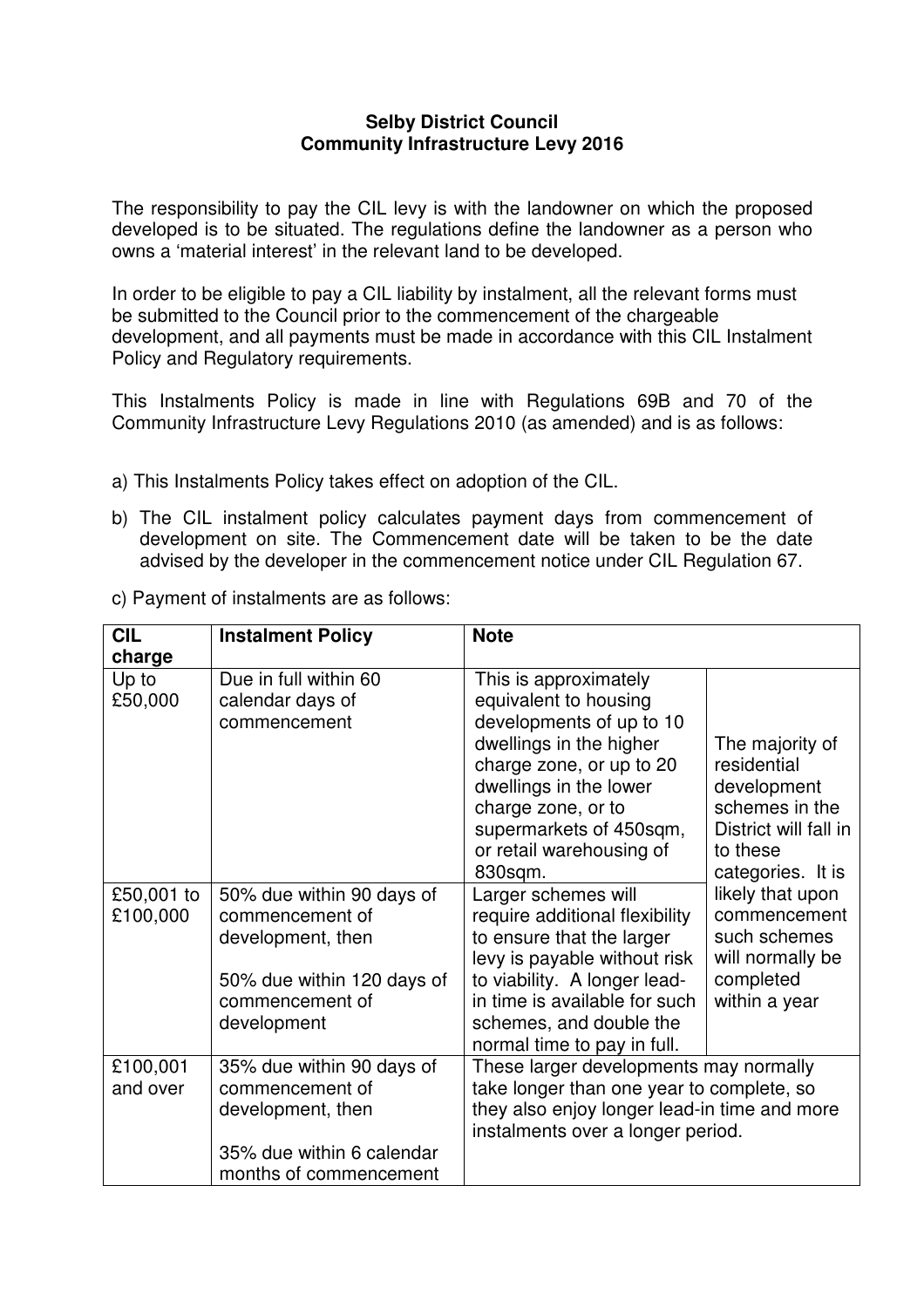| of development, then                                                   |  |
|------------------------------------------------------------------------|--|
| 30% due within 9 calendar<br>months of commencement<br>of development. |  |

The requirements set out in Regulation 70 of the CIL Regulations must be complied with if the persons liable for paying CIL wish to do so by instalment, in accordance with this published Instalment Policy.

This Instalment Policy only applies where:

- 1. The Council has received a CIL Assumption of Liability form prior to commencement of the chargeable development (Regulation 70(1) (a)), and
- 2. The Council has received a CIL Commencement Notice prior to commencement of the chargeable development (Regulation 70(1) (b)) and the Council does not challenge the date of commencement specified.

If the above requirements are not met, the CIL liability is payable in full at the end of the period of 60 days beginning with the intended commencement date of the chargeable development.

Where the above requirements have been met, instalment payments must be made in accordance with this Instalment Policy. Where an instalment payment is not received in full on or before the day on which it is due, the unpaid balance of the CIL liability becomes payable in full immediately (Regulation 70(8)(a)).

## **Surcharges**

Any failure to comply with the requirements of the CIL Regulations 2010 (as amended) in any respect could result in Surcharges being applied e.g.

- If nobody has assumed liability to pay CIL prior to the commencement of the chargeable development;
- There has been a failure to submit a Commencement Notice prior to commencement;
- There has been a failure to submit a Notice of Chargeable Development prior to commencement.

Please note this list of circumstances under which surcharges may become payable provides examples only and is not exhaustive.

## **Payments-in-kind**

Where the amount of the levy payable is more than £50,000 the Council may consider an in-kind payment of land or infrastructure.

The CIL Regulations allow for payments-in-kind in the form of land or infrastructure to be offset against the CIL liability where agreed by the Council as more desirable instead of monies. However, this must only be done with the intention of using the land to provide, or facilitate the provision of, infrastructure to support the development of the area. This could be for example where the most suitable land for the infrastructure project is within the development site.